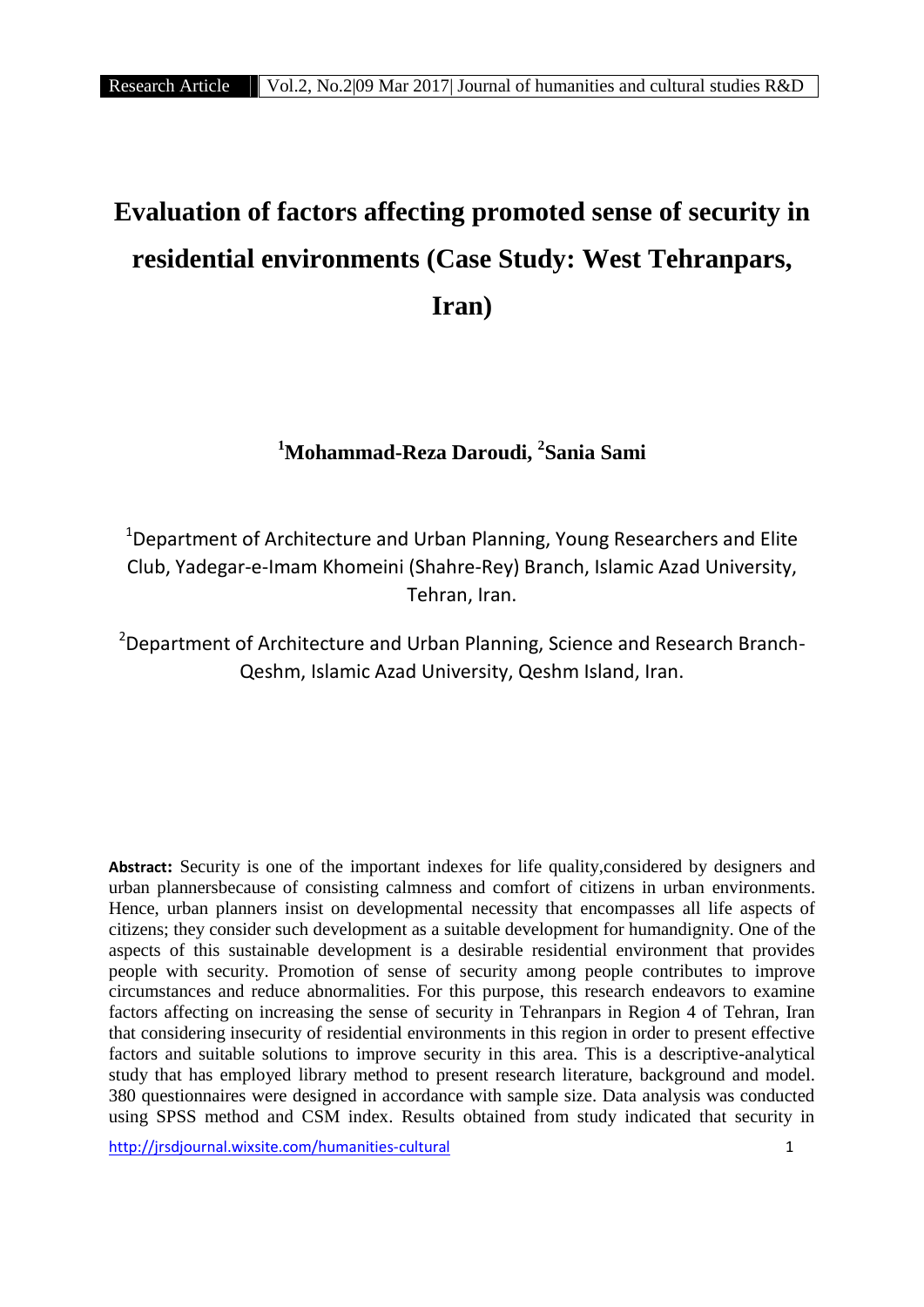studied area would be promoted through some actions including application of proper lightening, promotion of urban environments, increasing quality of spaces, and organizing indefensible spaces.

**Keywords:** sense of security, residential environment, West Tehranpars neighborhood, Tehran City.

#### **Introduction**

Over recent years, residential environments, in particular, in urban areas have been increasingly considered, as the major habitats for residents and importance of urban environment issues have not been bold as are today (Rafeeian & Asgarizadeh, 2009). Hence, study about dwelling not only covers physical aspects but also consists of structural, functional and identical aspects of residential environments (Mohit, 2010). On the other hand, world population is considerably urbanized in accordance with transformation of rural life style to urban life over the recent decades (Kasili et al. 2014; Patel & Proccle, 2012). It has been estimated that there are over 1 million people living in overpopulated urban areas, in which violence and diseases occurs (Patel & Proccle, 2012; World Bank, 2011; Croog et al. 2002). Therefore, increasing urbanization process is treated as a "modernism crisis" due to crime commitment and security expansion (Patel & Proccle, 2012). Fast growth of cities and their physical development has contributed to various crises in urban life such as educational, moral, and behavioral fields problems, mental health issues, environmental problems and reduced quality of living place; hence, the concern about quality of life is characterization of contemporary society that might be caused by quality of urban environment (Pacione,2003) so that it is important to study a residential environment due to its effectiveness in important planning indices such as quality of life (Brower, 2003). Therefore, security index in urban environments is one of fundamental necessities to achieve promoted quality of citizens' life (Salehi, 2004). Also, it can be stated that crime and sense of insecurity in dwelling environments is one of the main concerns of citizens in today cities. Therefore, the concept of security in city and neighborhoods has a significant status as the focusing element of economic, political, and social activities of citizens (Alizadeh,2007) so that there would be numerous negative implications if this concept is ignored (Pettit, 2004) so that reduced quality of residential environment and satisfaction level of people can be named as one of the most important implication. General studies in field of understanding quality of life, neighboring satisfaction and social capital indicate the fact that insecurity is considered as a concern for majority of people. Therefore, sense of security and comfort of citizens in residential, work, entertainment environments is one of factors affecting their quality of life. According to the mentioned subjects in Tehran Megacity, statistics indicate a significant relationship between different regions and nature or repetition of crimes; therefore, these regions can be classified based of the quality of urban security (Ahmadi, 2006). Unfortunately, there are some fields for occurrence or intensification of insecurity in some of Tehran regions due to various social, economic, or activity reasons so that social life of people is problematic in these areas and it seems that serious actions are required to identify and solve problems in different scientific scopes. Hence, it would be important to try to meet fundamental needs of people in accordance with increasing development and expansion of cities as well as increased population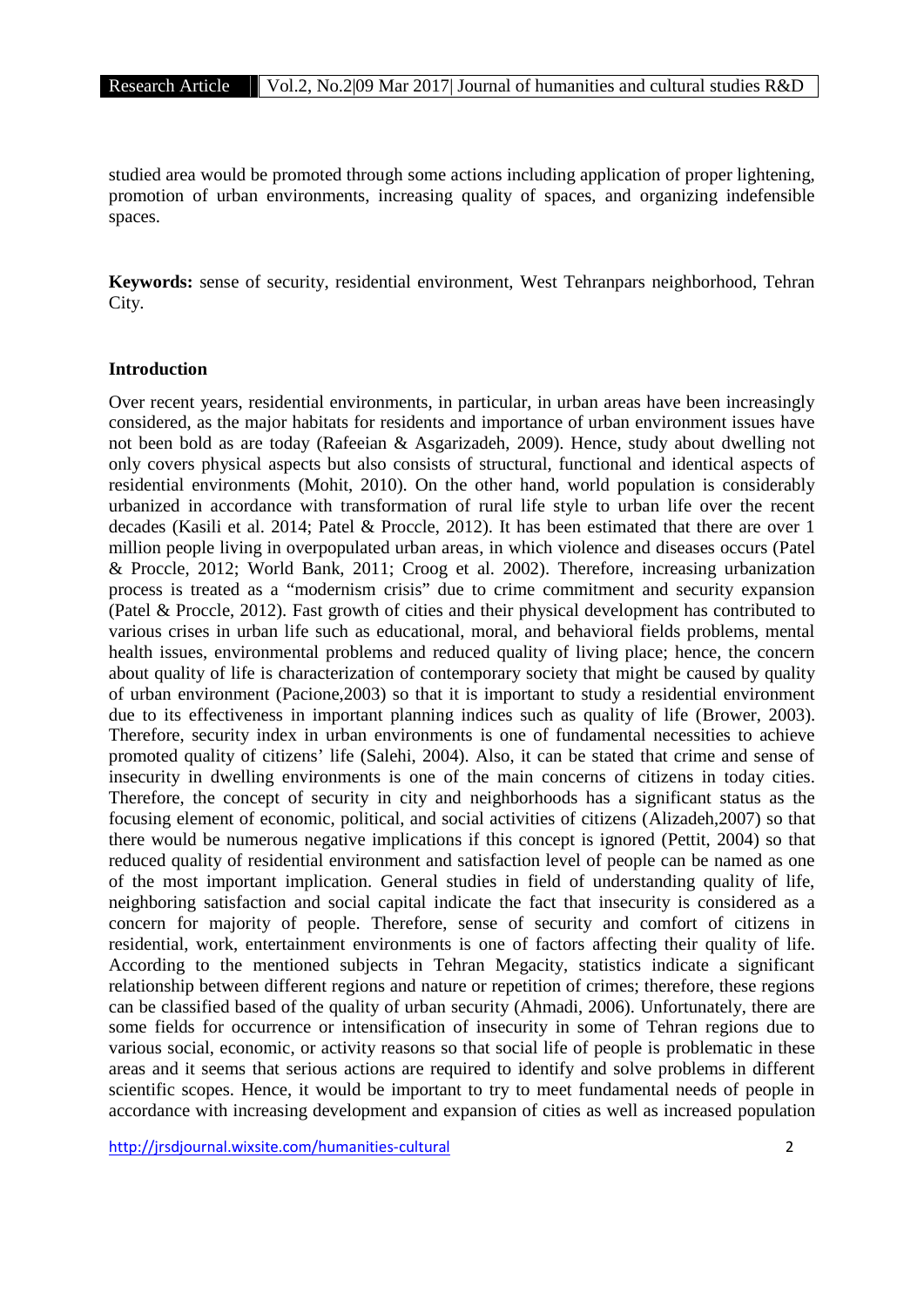density level in these areas. Wets Tehranpars neighborhood, located in Region 4 o Tehran City, is one of relative old neighborhoods that it is possible to study factors affecting security in residential environments in this area considering the history of the area and its residents.

According to the mentioned points above,theresearch figures on Confirming or rejecting the following hypotheses: it seems thatsense of security of inhabitants in Tehranpars residential areas is in high level, and shows that different components affecton forming of the sense of security of inhabitants.

The main objective of this study is to evaluate level of sense of security among residents living in considered area and secondary objectives include scrutiny of factors affecting assessment of sense of security, evaluation of the relation between residential displacement of household and sense of security, and presenting some solutions to improve and promote security level of studied area.

### **Theoretical Discussions**

Security, literally, means being immune, being safe and having peace of mind (Moeen, 1996). According to Oxford Dictionary security means, "being free from danger or threat, preventive proceedings to ensure security of a country, person, or value issues" and safety means, "being safe, situation free from danger, and ability to protect health" (Oxford, 1998-1999). Holy Quran also has introduced security as one of goals of the God governance and Righteous succession (Surah Noor, The Light). Also in another verse, the secure city is introduced as a utopia (Surah Al-Nahl). Security is also identified as one of objectives of Jihad (Surah Al-Baqara). Despite referring to preventive proceedings to ensure safety in meaning of Security, there is not a significant difference between these two Latin words. From perspective ofJohn E. Moores, security means relative freedom from harming threats (Buzan, 1999). These threats can be both objective values such as human life and subjective values such as identity. Therefore, "security encompasses two objective and subjective aspects; in objective aspect, security means lack of threat for obtained values and it means lack of fear of harmed values in subjective aspect. These two aspects include two main elements including "threat" and "opportunity" and security is subjected to relative freedom from threats and benefiting from opportunities (Abbasi Varki, 2008). According to Buzan, if confrontation facilities are more than threating facilities, security will be obtained, but if density and intensity of threat is more that confrontation facilities, that threat would lead to insecurity. From the viewpoint of Copenhagen School Scholars, absolute security is not imaginable and presence of a percentage of insecurity and crisis is the factor of development and dynamism of human life (Cecep, 2002).

http://jrsdjournal.wixsite.com/humanities-cultural 3 Patrick Morganexpresses about this matter, "security is a condition as health or dignity that is not simply defined or analyzed" (Morgan, 2006). If we keep values alive in a society not to allow them being forget, we will achieve security. Therefore, the most important principle in this field is that citizens and authorities should be believed in general values such as rights of others, justice, freedom, compromise, and other human virtues (Mahmoodinajad, 2010).Mondel defines security as "comfort, lack of fear, free of any kind of factor threating human peace of mind, either natural or unnatural". Giddens defines social security as actions done to protect life of society members and then protect their lifestyle (Giddens, 2004).From the perspective of Human Rights, security is peace of mind so that people can live without any problem in a society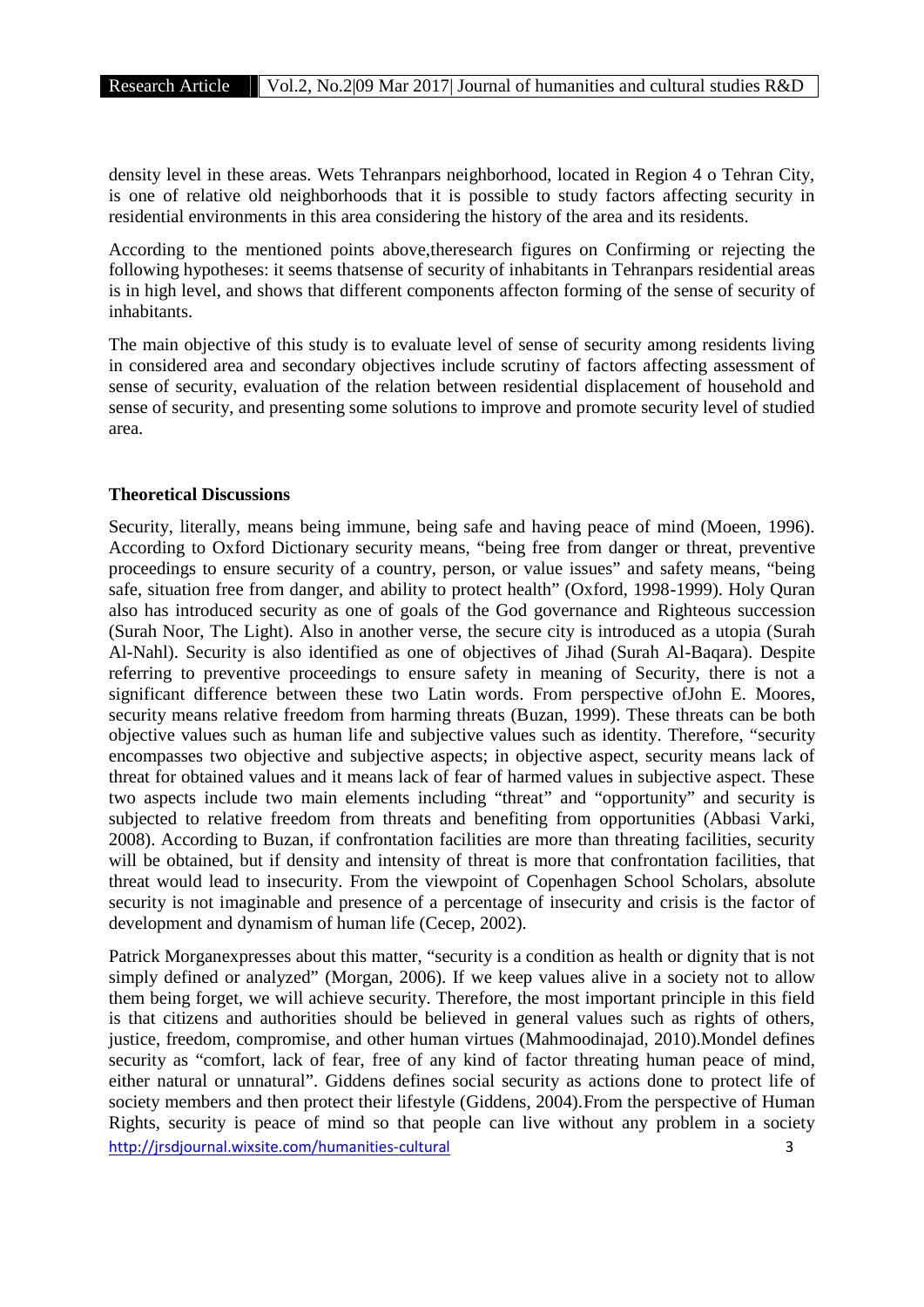(Brzezinski, 1990). Parsons introduces 4 basic dimensions for security including life security, financial security, intellectual security, and collective security (Chalabi, 1996). Giddens considers social life of person as a specific pattern in which, inter-human relationship forms and this pattern of social life would result in Strucration problem that is examined in society and this contributes to life continuity and ensuring existential security. Accordingly, Giddens defines existential security (sense of security) as the time when the person knows how to continue his/her life without any problem; in this regard, a mental mode occurs that is sense of security (Stones, 2000). Security is a subjective and relative concept that emerges and continues in a society based on various principles. Traditional attitudes toward security have considered application of military and threat-oriented forces; whereas, in todays, critical and comprehensive security studies, social groups not only might be threatened by military tools but also might be harmed by environmental and economic factors so that these factors might threaten political unity of a country (Hart, 2010). According to the presented definitions, security is now considered as one of the most important human need in cities and human communities from the viewpoint of thinkers and scholars. There have been various theories in field of security; according to the theory of human need, sense of security is obtained if the fundamental needs of human are met; otherwise, human faces insecurity (Eeseman &Kattle, 1990). This theory defines security as a certain circumstances with continuous life considering required political, economic, social and mental ecologic conditions of people and identical groups (Karimi, 2006).

The most famous theorist of in this field is Sites that defines fundamental needs of human as the needs for reaction, security, recognition, motivation, rationality, and control (Sites, 1973). He believes that if objective incidents or theoretical transformations contribute to lack of desirable reaction of human, his identity is not recognized, and his incentives are not flourished, the concept of his life will be changes, his behavior and rational decision-making will be limited, the control of people on their behavior management will be disturbed and all of these factors finally lead to some threats against security of human society (Karimi, 2006).

One of theories in field of security is Maslow's hierarchy needs theory. Maslow classifies human needs to 5 categories including physiological needs, safety needs, belongingness and love needs, esteem and self-fulfillment needs. In Maslow's needs hierarchy, need for safety and security is at second level that consists some options including security, stability, attachment, support, fear, concern, need for organization, discipline and rule, having a powerful supporter and so on (Maslow, 1993).

Talcott Parsons, one of famous sociologists, has analyzed security through a sociological approach. He selected Hobbesian issue about security as the theorizing base of his sociology, but in fact, the basic issue of analytical action theory of Parsons is the social order problem (Chalabi, 1996) that conveys the security concept. Parsons has classified society to sub-systems that each of them has a specific function and their capabilities in implementation of functions contribute to society survival and in contrary, if functions are weak, coherence, unity, and social security is collapsed and deterioration danger threats such society (Navidnia, 2006).

Alfred Eisenstadtconsiders social coherence and trust as the most important social order issue; it means that social order stability is not possible without coherence and trust. Hence, trust is an important element in process of feeling physiological and mental calmness as well as social security (Giddens, 2004).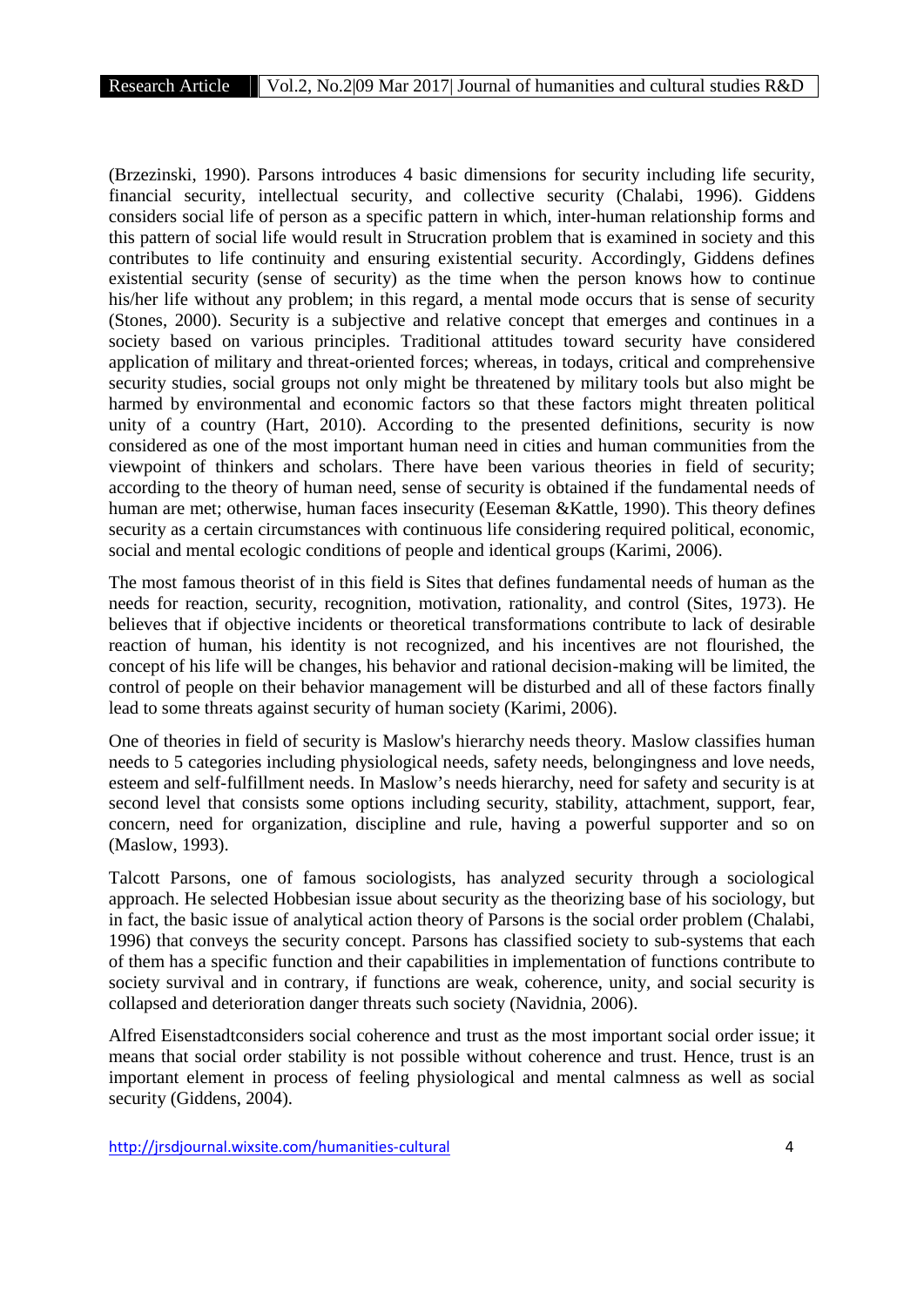Security has extensive dimensions at micro and macro scales so urban and residential environment security are scopes of this concept. Urban security means comfort, calmness and safety in city that forms one of new approaches in urbanization called "safe city". Also, security in urban environments is considered as a kind of inner comfort and calmness that are components of quality of life. Quality of human life is the base of urban scape within sustainable urban development so that the life of citizens is full of social welfare and sustainability of urban environment is not harmed. Strength point of this theory is the relation between development components through a logical and rational process leading to survival of development (Cozen,2005).

http://jrsdjournal.wixsite.com/humanities-cultural 5 Fast population transformation and expansion of cities' population up to 70% of world population besides environmental transformations, economic, social forces, and globalization have changed present century to the first urban century. Although modern life and increasing urbanization have provided some advantages including access to social advance, educational, cultural, and health facilities and services for residents, they have changed cities to places full of new challenges. Changes in modern lifestyle and tensions caused by it such as mental and psychological pressures, anxiety, stress, traffic, air pollution, etc. have affected majority of people living in cities from the half of  $20<sup>th</sup>$  century. In this regard, abnormal behaviors, urban crimes and violence have been one of major social harms and challenges for cities and megacities management all around the world. Various studies in environmental psychology, urbanization, sociology, and urban geography scopes emphasize on the mutual effect of human and environment on each other(Park,2015)It means that as much as human can change life environment, environmental factors also can effect on thoughts, feelings, and behaviors of people. Therefore, the main based of urban design and planning of residential environment is paying attention to increasing quality of residential environments. Contrary to quality and environment concepts, complexity of housing issue and diverse aspects of it prevent from having a unique definition for it. The concept of housing not only physical location but also the encompasses the whole of residential environment that consists of all necessary facilities and services for well-being of family, employment, education, and health programs; therefore, definition and concept of housing is not just confined to a dwelling unit but also encompasses the whole of residential environment (Amani, 2004). In this regard, living means having sense of belonging to a specific place, which might be a green farm or a gray street, also means occupying a house in which, the heart is flourishing and brain is thinking (Schultz, 2002). In present century,one of features of favorable urban residential environments is that security of residents is provided and social harms are reduced. Quality of residential environment is a concept full of mental value. This value is equal to total evaluations of constructive features and components of environment because of value of residential environment and total subjective value of urban residential environment and applies a few numbers of potential functions. Different people do different activities so that the environment has various functions for various people and creates various meanings (Mistress, 2014). The effect of urban spaces and environments can be seen in emergence of human virtues that might change to abnormal social behaviors due to incorrect planning (Kheybari, 2015).Fykr considers any type of abnormality in urban space as a reason for insecurity mentioning high number of young population in megacities as a danger for sustainable urban security. In his opinion, major issues of megacities are increasing immigration from villages to cities, from small cities to megacities, marginalization and poor urban population that might lead to security unsustainability (Fykr, 1971). Cities with decoration of neighborhoods and benefitting from position and location indeed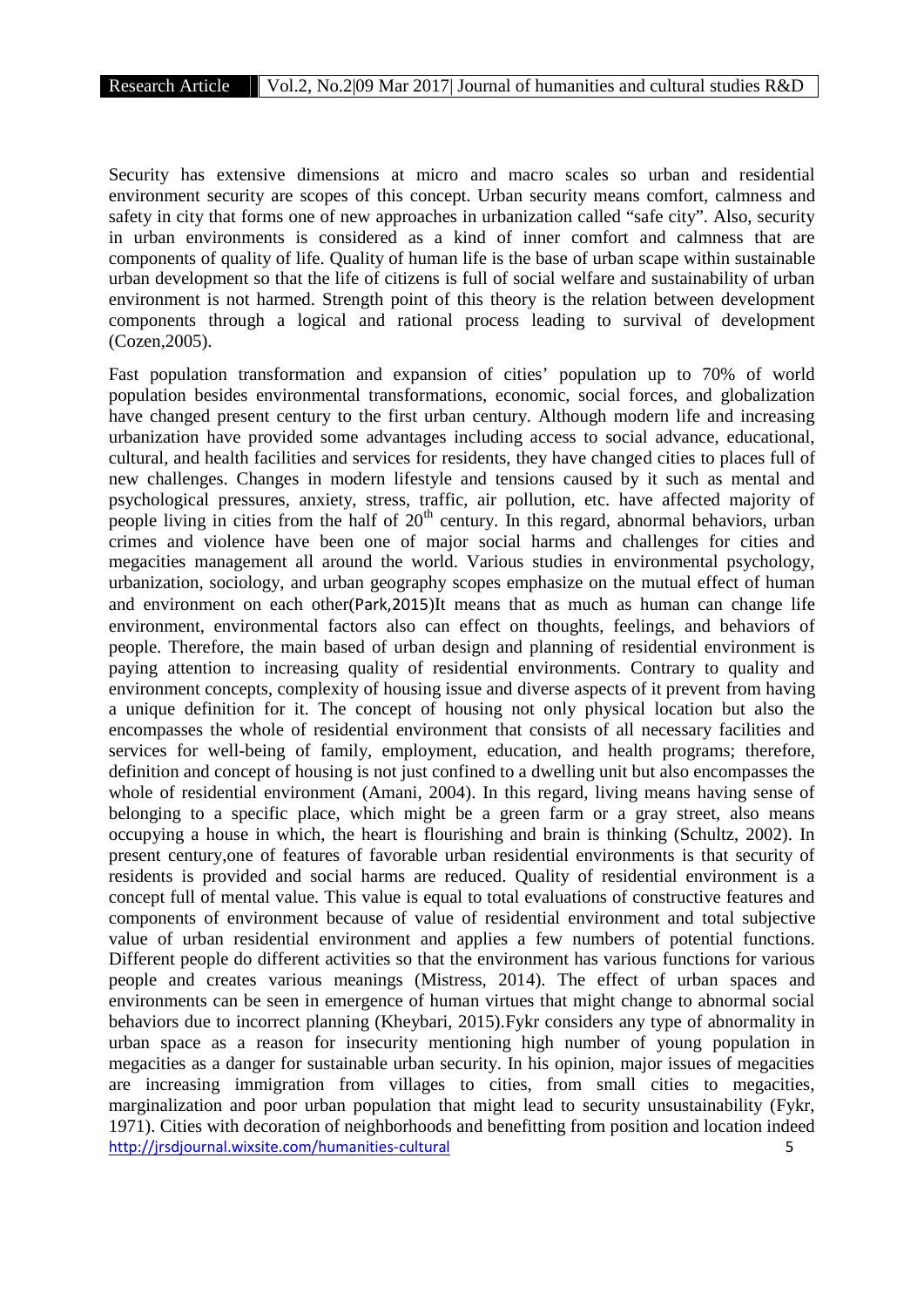indicate economic, social, political, and geographical transformations of themselves so that urban spaces are different with each other and these differences are emerged due to complementary or monopoly locating and social composition of population (Kargar & Gharagozloo, 2012). In fact, persons choose those environments for life that are able to provide them with comfort and meet their expectations; otherwise, residential dissatisfaction of people leads to displacement and moving to favorable environment. Security importance in residential environment is so considerable that Julius believes that crime rate in residential region and security level has a high effect on priority to select residential environment (Oktay&Orcunoglu,2007).

Hence, satisfaction with house has relative certain social and physical aspect. In relation with physical aspects, space of dwelling unit, number of rooms, area of house, per capita open space, internal and external appearance, and facilities can be mentioned and in relation with social aspects, some indexes including person per room, person per dwelling unit, household per dwelling unit, etc. can be named (Poor Ahmad, 2012). Rifwater assumes that poor and lowincome households are always concern about crime and aggression against their privacy of residential unit and security of residential unit is one of optimal housing standards for them (Armitage &Monchuk, 2010). Hence, factors affecting promotion of sense of security in residential environments o people should be noted as an important issue. Therefore, factors in following table are mentioned as effective indexes in residential environments.

| <b>Effective Factors</b>        | <b>Explanation</b>                                                                                                                                                                                                                                                                                                                                                                                                                                                                                         |  |
|---------------------------------|------------------------------------------------------------------------------------------------------------------------------------------------------------------------------------------------------------------------------------------------------------------------------------------------------------------------------------------------------------------------------------------------------------------------------------------------------------------------------------------------------------|--|
| suitable design                 | To design a residential environment with the aim at creating a<br>defendable space, spatial classification as general and semi-<br>general, private, and semi-private spaces would help to<br>recognize people who are allowed to live in such spaces. Also,<br>it is possible to create defendable space using physical<br>elements, and diverse architectural designs such as site<br>designing, neighboring units and their locations, paths,<br>windows, stairs, doors, elevators, etc. (Cooper, 1986) |  |
| removal of<br>vulnerable spaces | Removal of abandoned and unused public buildings and also<br>destruction of unusable spaces in residential environments are<br>some of important actions in this field, because crime might be<br>committed in such spaces that are suitable for gathering of<br>addicts, homeless people and offenders (Schneider, 2007)                                                                                                                                                                                  |  |
|                                 |                                                                                                                                                                                                                                                                                                                                                                                                                                                                                                            |  |
| sense of belonging              | Paying attention to having a perfect mental image of spatial<br>phenomenon is considered as its logical understanding that its<br>continuity would lead to sense of identity and this sense leads<br>to sense of me and us in environment, sense of security, peace<br>of mind, self-confidence, adoptability and adjustment with<br>space (Zad Rafee, 2005). Therefore, strengthening sense of<br>belonging of citizens toward public urban spaces would make                                             |  |
|                                 |                                                                                                                                                                                                                                                                                                                                                                                                                                                                                                            |  |

**Table 2. Role of urban spaces in prevention from crime commitment and creation of security (Hataminejad et al. with some corrections by Authors)**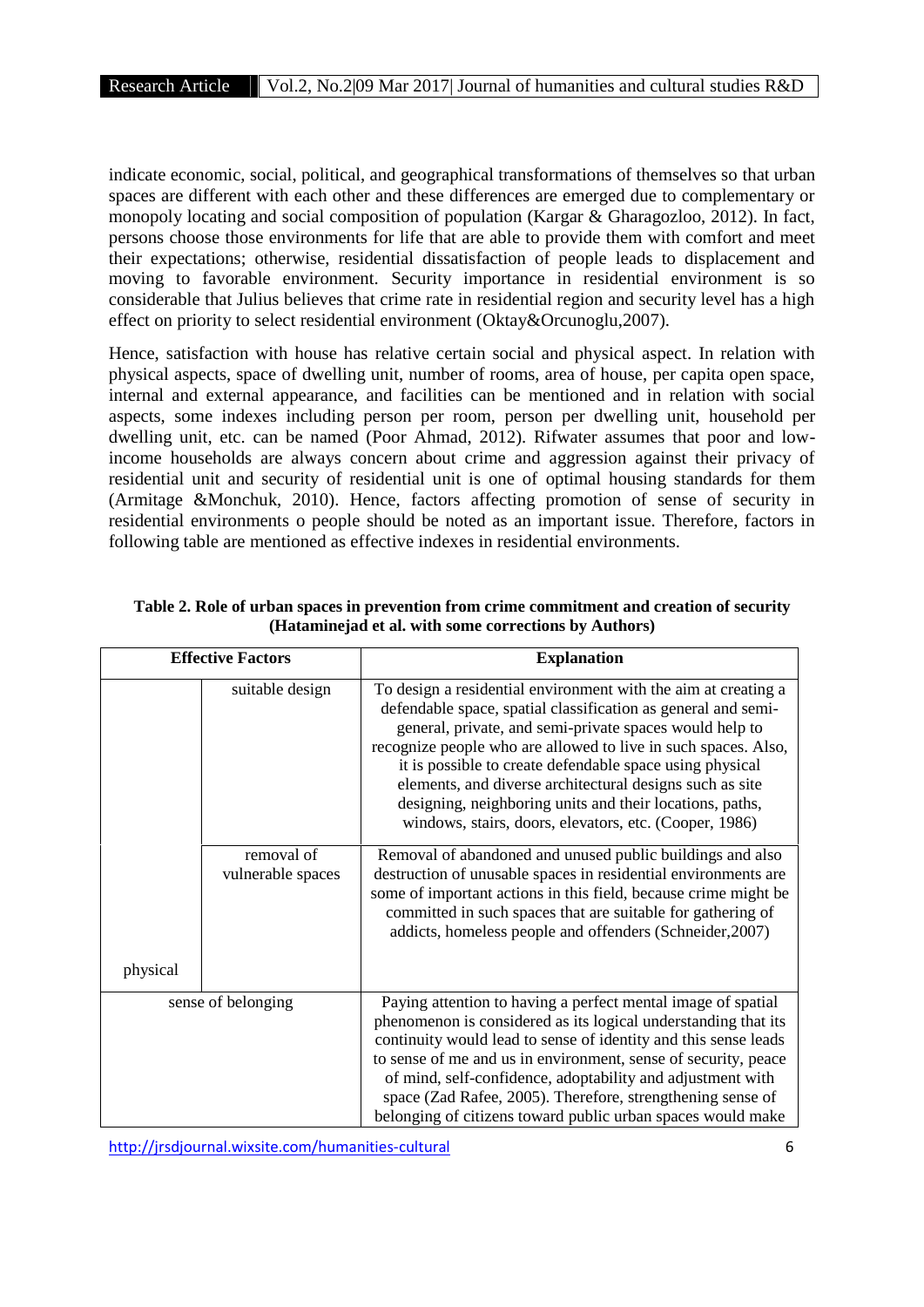|                                  |                                                           | these citizens to consider this space belonged to them and<br>using it without any fear, anxiety or shame.                                                                                                                                                                                                                                                                                                                                                                                                                                                                                      |
|----------------------------------|-----------------------------------------------------------|-------------------------------------------------------------------------------------------------------------------------------------------------------------------------------------------------------------------------------------------------------------------------------------------------------------------------------------------------------------------------------------------------------------------------------------------------------------------------------------------------------------------------------------------------------------------------------------------------|
| management<br>and<br>maintenance | continuous<br>monitoring and<br>consideration of<br>space | Increasing quality of supplies and public spaces by urban<br>management in residential environments besides investment<br>attractions are effective factors in promoting security level in<br>residential environments.                                                                                                                                                                                                                                                                                                                                                                         |
|                                  | optimal locating of<br>usages                             | Suitable furniture and urban facilities as well as locating of<br>usages that leads to accumulation of population can promote<br>security level in residential environment to reduce crime<br>commitment, because population is a factor that requires<br>reducing urban insecurity.                                                                                                                                                                                                                                                                                                            |
|                                  | systematic<br>combination of<br>applications              | In general, coordination between applications and presence of<br>night applications in residential contexts lead to increase in<br>sense of security among residents. Researches have indicated<br>that neighborhoods with a coherent coordination between their<br>contexts and night applications have higher security.                                                                                                                                                                                                                                                                       |
|                                  | supervising over<br>spaces                                | One of principles to promote sense of security in residential<br>environments and neighborhoods is placing doors and<br>windows with street view, because this design would enable<br>users to monitor public spaces so that insecurity would be<br>reduced. If the criminal person knows that crime might be seen<br>even if it is not potentially like that, possibility of crime<br>commitment might be reduced because of the transmission<br>process from thought to action (Ismaelzadeh, 2008).                                                                                           |
| supervision                      | optimal lightening                                        | Suitable lightening in city and its spaces not only leads to<br>better view but also contributes to creation of a clear subjective<br>image of city in night. Suitable lightening can be a factor<br>strengthening identity of a place and promoting its specific<br>character so that attraction and calmness of city and its spaces<br>can be increased and presence of citizens will be strengthened.<br>In this regard, efficiency of the city will be increase in day and<br>night and permanent presence of citizens in space will lead to<br>economic development and security in space. |
| access                           | walking frame                                             | ease of access in which, all people are able to use city,<br>dynamism of these paths to increase population attractions,<br>and prevention from empty path are some of effective<br>proceedings in residential environment; in this case,<br>combination of different movement types such as walking, car<br>riding, and bicycle riding would increase security level and<br>quality of movement frames.                                                                                                                                                                                        |
|                                  | entry/exit                                                | Design of blind and short alley, application of standard doors<br>and windows and suitable design to facilitate supervision of<br>residents on entry and exit of house are appropriate solutions<br>that lead to reduced crime commitment through narrowing<br>entry path of buildings. Researches have indicated that regions<br>with limited entries and access paths would experience more                                                                                                                                                                                                   |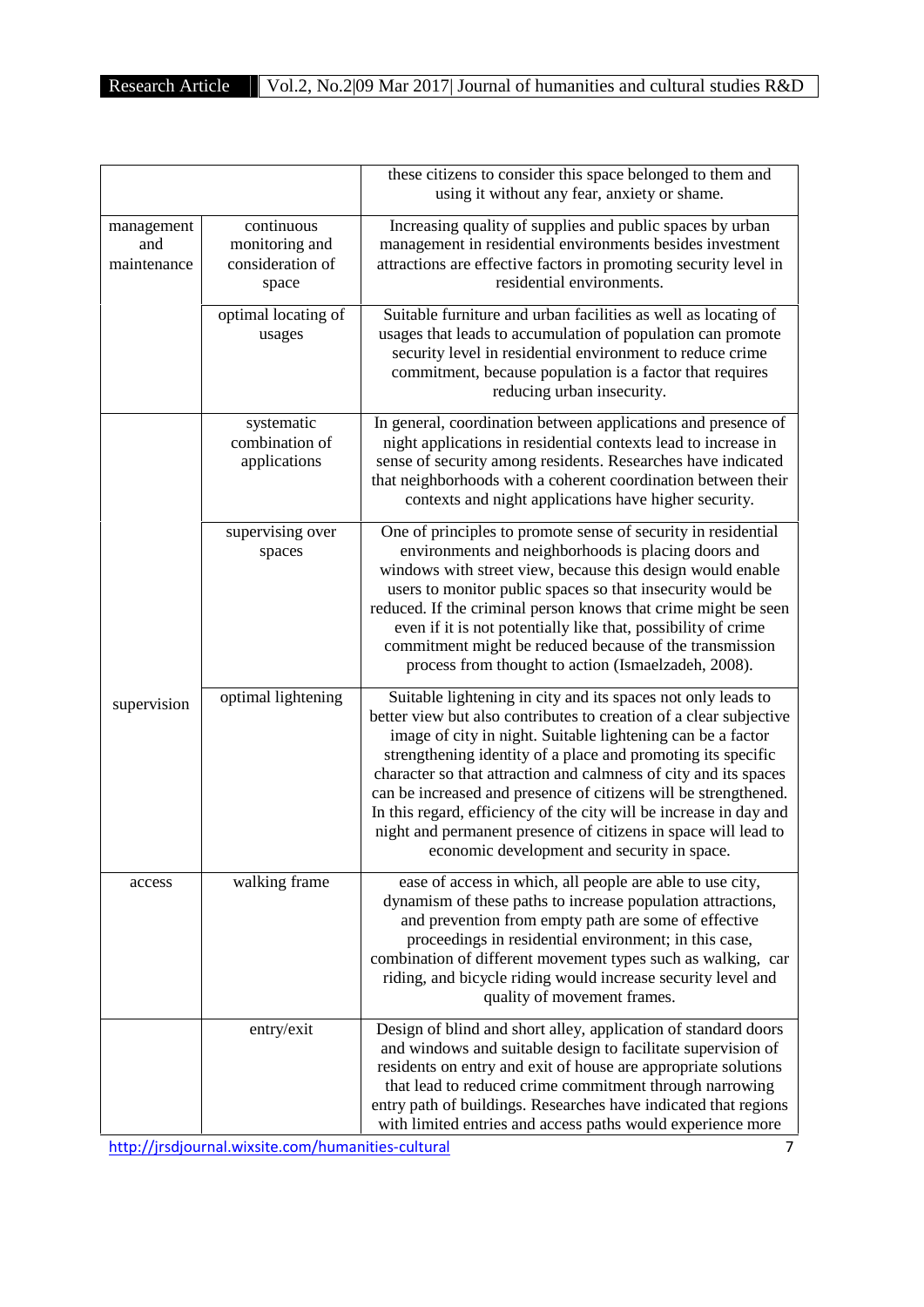|  | crimes (Ghoorchi, 2002). Moreover, buildings with easy     |  |
|--|------------------------------------------------------------|--|
|  | access such as houses locating in crossroads might be more |  |
|  | theft compared to buildings in blind alleys.               |  |
|  |                                                            |  |

## **Research Background**

http://jrsdjournal.wixsite.com/humanities-cultural 8 First theories in field of urban crimes and security in urban environments was associated with studied of Chicago urban sociology school that have studied different areas of city in accordance with economic, social, and physical features. They believed that study of the behavior of urban residents in frame of urban environment is possible. In their opinion, social, economic and physical specifications can effect on crime commitment in a region. Stark, one of researchers of Chicago School in 1925, introduced five aspects of urban structure that are predictor factors of crime commitment in neighborhoods; these aspects consists of density, poverty, mixed use, continuous displacement, destruction and collapse of buildings (Ahmad Abadi et al. 2007). Several years later, in 1981, Maslow defined security as one of necessary and fundamental needs for human excellence in his needs hierarch theory. He states that this need is necessary for life like physiological needs of human and promotion of this factor would directly effect on health and well-being of human and society (Maslow, 1996). It can be stated that some authors like Jacobs (1961), Jeffery (1971), and Newman (1973) in 1960s and 1970s paid more attention to security in urban environments (Zabihi et al. 2013). Jain Jacobs was the first person who mentioned the relation between human interactions, urban design and prevention from crime. Jacobs considered the interaction between physical space and social processes that create environment within urban security emphasizing on active space as a factor to create a secure and safe environment (Elyaszade Moghadam & Zabetian, 2010). He introduced movement creation, active applications of street and stress activities, and natural cares of these activities as effective factors in constructing a good urban space. His fundamental idea was that an urban space is safe if it has suitable population coverage with many observer eyes in its space (Jacobs,1961). When Jacobs saw security in busy public spaces, Oscar Newman take a step ahead, reasoning that private spaces are safer. Newman assumed that a smaller private space would encourage residents to expand their control on space so that crime will be reduced. He conducted a study in New York found that crime rate in high-rise apartments has a higher growth than low-rise residential projects. He concluded that this issue was due to lack of control or personal responsibility for a space occupied large number of people. Newman and Jacobs believed that success of a defendable space is related to monitoring and supervision imposing by spatial specifications. Also, studies of Jeffery, creator of "Crime Prevention through Environmental Design" (CPTED) approach, believes in effects of some factors such as design, psychology and biology in insecurity breakout. He assumes that both environmental effects on human behavior and genetic field of crime commitment should be considered to prevent from crimes (Jeffery, 1971). According to definition by National Crime Institute of America, crime prevention through environmental design is suitable use and design of constructed environment that might lead to reduced fear from crime and improved quality of life (Iranmanesh, 2005). Wekerle and Whitzman presented secure cities approach in 1995 emphasizing on crime prevention and management in neighborhood. The expressed awareness of environment, others' supervision and contribution to increase safety and security in neighborhood emphasizing on integration of these factors to increase safety and security (Wekerle & Whitzman, 1995). In other studies conducted in field of security, Greenberg et al. indicated that affection attachment, as the basic element of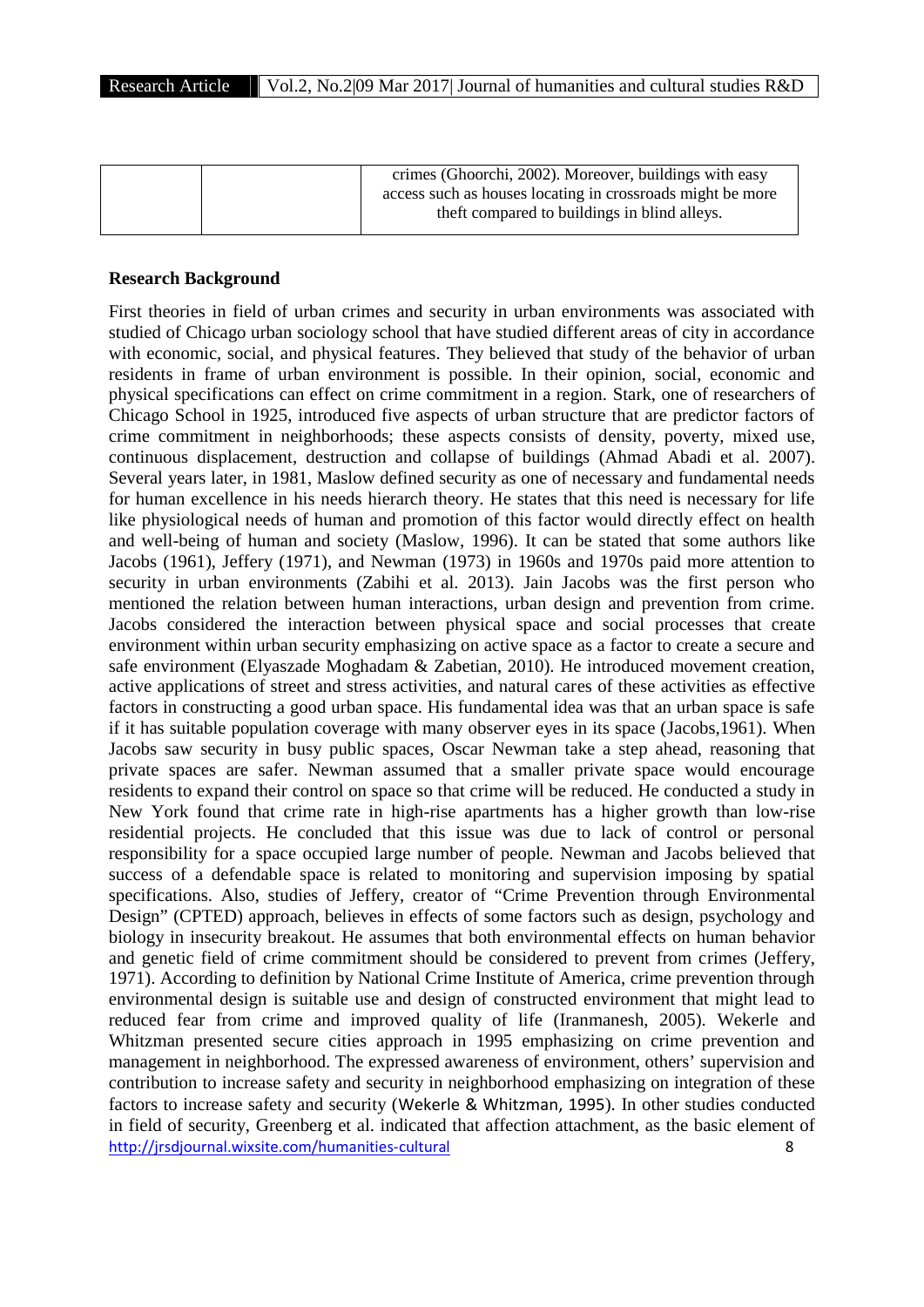social correlation, is considered as the main factor for regional control, because sense of belonging to community would make people feel that are controlled by community and society thinks of them (Greenberg, 1982). There have been many studies conducted in field of the effect of security on residential satisfaction that position of crime indexes, poverty, social disorders and their effects on neighborhood satisfaction can be named as one of these studies (Ahlbrandt, 1984; Marans & Rodgers, 1975). Results obtained from study conducted byBaba and Austin (1989) showed that improved environmental specifications and better situation of neighboring residents would lead to increase in satisfaction of residents and this leads to increased security in neighborhoods (Baba&Austin, 1989). James et al. (2009) stated that crime rate in region not only can effect on access to dwelling services and quality and residential environment specifications but also can effect on residents' satisfaction with residential environment (James et al. ,2009). It has been also proved that perception of neighborhood and community plays a vital role in formation of actual residential and household specifications including perception of crime, social order and social relations that can effect on perception of people from residential satisfaction (Hipp, 2010; Lauren M. Ross, 2012). Results obtained from researches conducted in Weniping indicated that unfavorable social-economic level of residence is a powerful factor caused more crimes in neighboring unit (Wisener and et al., 2004). Bill Hiller team has recently introduced aggregation of streets and their layers as the key factor in creation of a safe urban environment using Spatial Syntax Software. In viewpoint of this team, the urban environments are those that are integrated with urban pattern and public security (Boyle et al., 2004).

#### **Studied Area**

Municipality of present area of Wets Tehranpars was called Tehranpars before divisions in 2008. This region (West Tehranpars) is now limited to Vafadar Highway from north, to Resalat Highway from south, to Kazem-Shahed (Parvin) Blvd. from easts and to Ordibehesht Street- Delavaran Blvd-Shahid Bagheri Highway from west (Detailed Design of Region, 2009). West Tehranpars region is located in Municipality District 5 of Region 4 in Tehran neighboring to Majid Abad and Ghanat Kosar from north, to Municipality District 8 of Tehran from north, to East Tehranpars from east and to Oghaf, Elm and Sannat, and Narmak neighborhoods from west. Tehranpars neighborhood has four squares. Urban structure of this area is based on modern urbanism, similar to Narmak. The main owner of Tehranpars was aZoroastrian person called Arbab Hormoz and now Zoroastrians are living in this area, in particular in Second Square. Fire Temple of Zoroastrians is located in Jashnvareh Street. One of important characterizations of Tehranpars is naming of allies in this neighborhood that is based on even numbers through eastern-western method continuing from Tehranpars Three-way to Fourth Square (Tehran 100, 2008). Both eastern and western Tehranpars neighborhoods have engineering and urbanism principles. 4 main squares in Tehranpars neighborhood is located in Wets Tehranpars. Assessment of current position of the area based on SWOT technic indicates that conditions and specifications are as follows:

| Quantity | Basic indexes |                            |
|----------|---------------|----------------------------|
| 103911   | Population    | ຂ<br>$\boldsymbol{\omega}$ |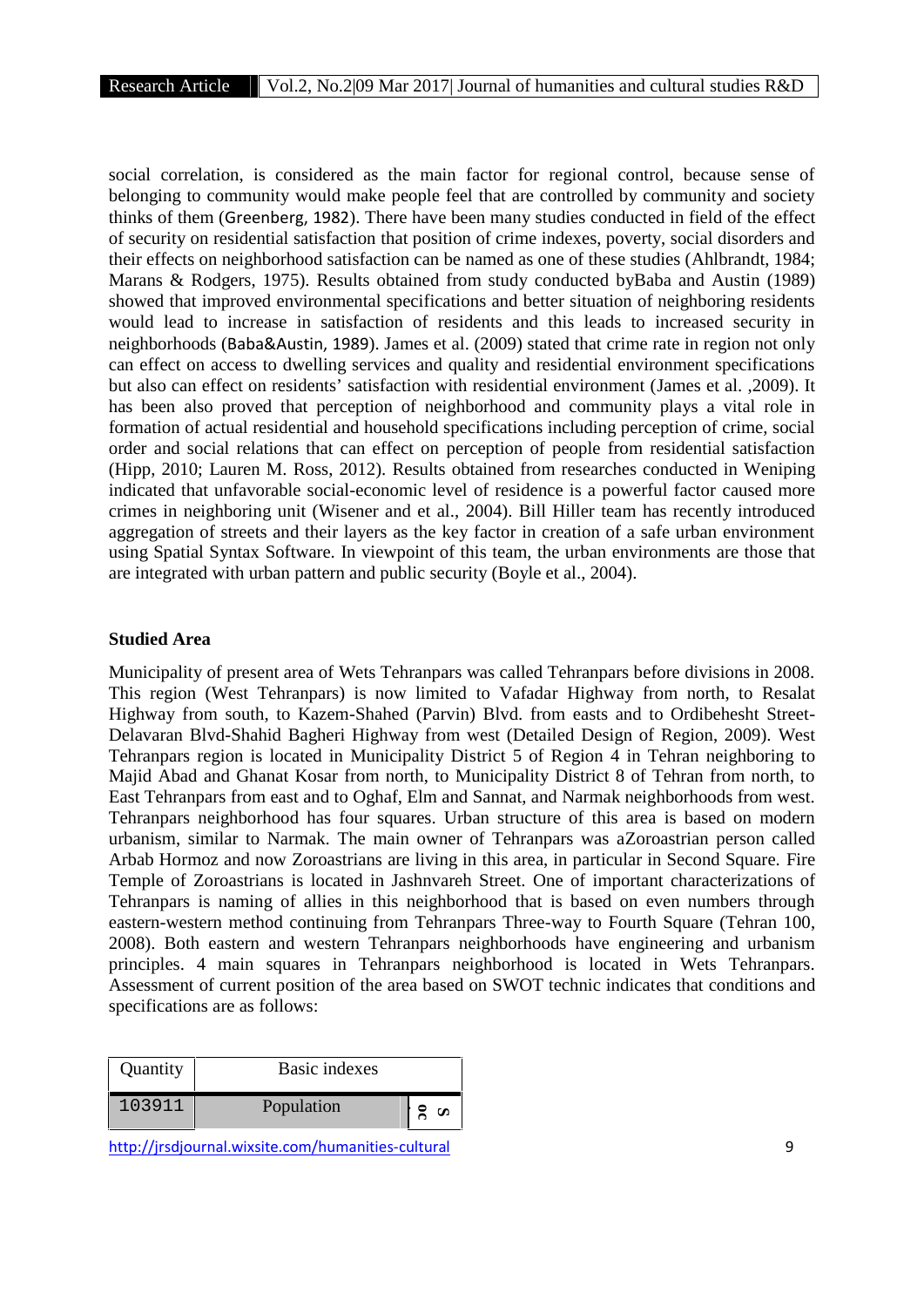| 8473  | employed                                    |
|-------|---------------------------------------------|
| 31310 | household number                            |
| 3.31  | household size                              |
| 2953  | number of dwelling units                    |
| 149   | Average density of<br>residential buildings |
| 160   | average area of residential<br>units        |
| 1.2   | household density per<br>dwelling unit      |
| 297   | Gross population density                    |
| 35826 | employed people                             |
| 185   | average area of units                       |
| 3.7   | ratio of resident to<br>employees           |



**Figure 1. Map and table of general information of Region (reference: Report of Detailed Design**

**of Region 4, 2006)**

| <b>Strength</b>                                                                                                                                                 | Weakness                                                                                                                                                                                                                                                     | Opportunity                                                                                                                                                                                                 | <b>Threat</b>                                                                                                                                                                                         |
|-----------------------------------------------------------------------------------------------------------------------------------------------------------------|--------------------------------------------------------------------------------------------------------------------------------------------------------------------------------------------------------------------------------------------------------------|-------------------------------------------------------------------------------------------------------------------------------------------------------------------------------------------------------------|-------------------------------------------------------------------------------------------------------------------------------------------------------------------------------------------------------|
| Presence of designed<br>appropriate interior traffic<br>network in area<br>Long history of residence in<br>the area<br>Familiar of residents with each<br>other | Allocation of about 50 percent<br>of the lands to housing (two<br>times more than the city<br>average)<br>Shortage of some local<br>services in the area<br>Darkness of some passages<br>due to lack of attention to<br>Lighting<br>Tendency to displacement | Surrounding by arterial<br>passageways<br>Proper division of<br>paths in neighborhood<br>Quick access to the<br>urban and suburban<br>bus terminal<br>Access to the subway<br>station<br>Presence of extra- | Fragmentation and<br>dissociation of<br>tissue by the<br>highway<br>Increased social<br>anomalies in the<br>region because of<br>sub-dividing<br>high population<br>density and<br>residential use in |
|                                                                                                                                                                 | among residents<br>Lack of cultural and<br>recreational per capita in area                                                                                                                                                                                   | regional applications                                                                                                                                                                                       | area                                                                                                                                                                                                  |

| Table 4. Evaluation of Studied Area using SWOT technic |  |
|--------------------------------------------------------|--|
|--------------------------------------------------------|--|

## **Research Methodology**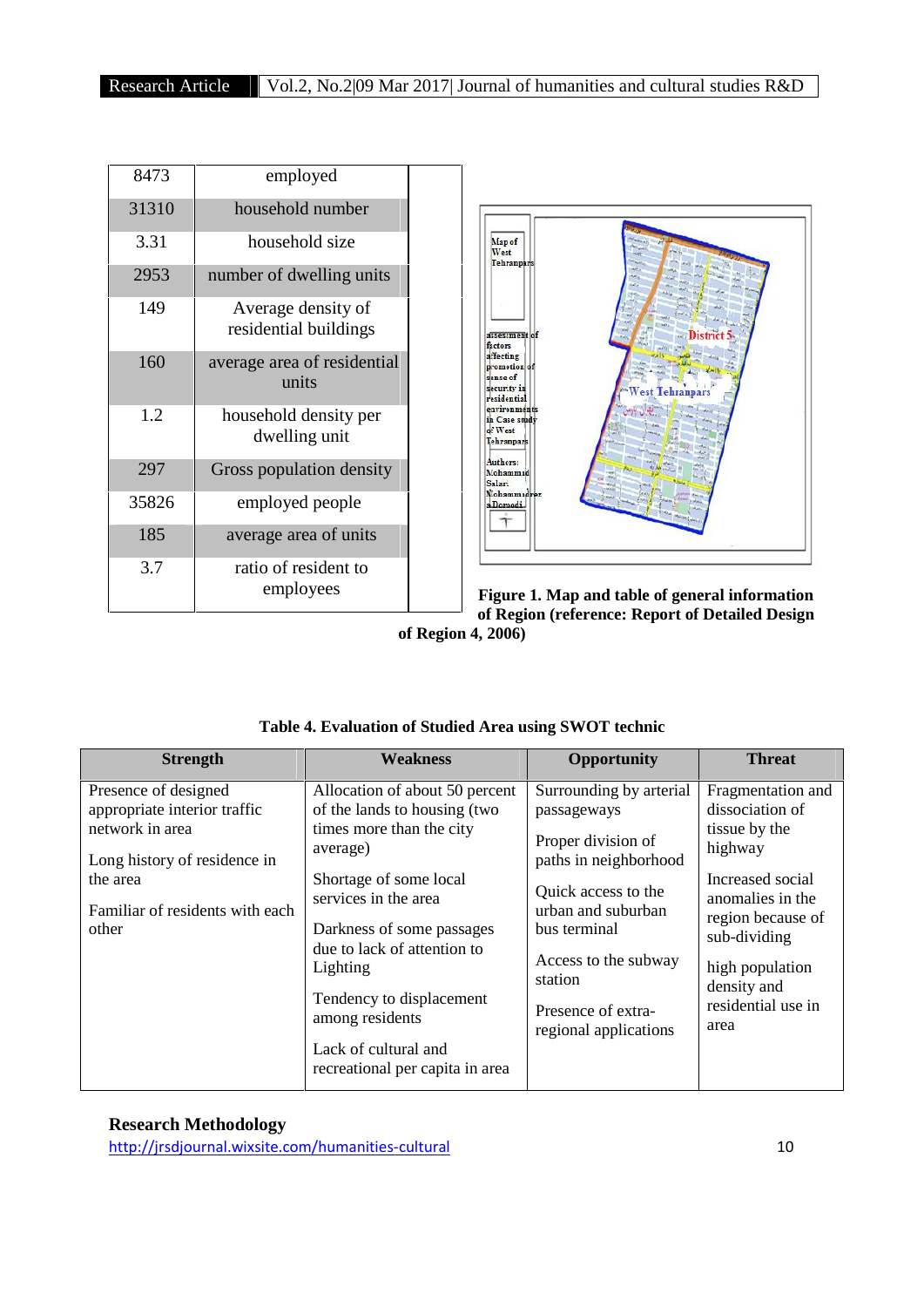The main objective of this study is to evaluate factors affecting increased sense of security in residential environments in West Tehranpars Neighborhood in Tehran, Iran. Descriptive methodology was employed to review research background and references, to define concepts, and to determine theoretical bases. To collect data library and field studied were applied. Also, evaluation of security level was done using indirect method. This method is implemented through classification of security indexes to two levels in residential environments of studied area (Table 3). At first level, 5 factors including physical, sense of belonging, management and maintenance, supervision, and accessibility were considered and at second level, each of these indexes were divided into some sub-criteria.

Present research is a survey study and a quantitative research that datas have been gathered using the questionnaire. The population under study is included residents of Western Tehranpars and the sample size is estimated with a population of approximately 103900 people. Sampling is accidental, and to measure the qualitative variables, Likert Scale; to analyze the findings,Chi squareand Gammastatistical tests are used.

Statistical population of study consisted on residents living in West Tehranpars Neighborhood and sample size was estimated about 103900 members. Sampling method was random and LIKERT Scale was employed to measure qualitative variables. To analyze findings, Chi-square and Gama statistical tests were applied. Since there were numerous households living at studied area and difficult process of survey, Cochrane formula was used to determine sample size and statistical sample size obtained to 380 members. Direct method of questionnaire was used to quantify these indexes. Questionnaires were divided into two parts including personal and economic questions in first part and second part consisted of questions related to mentioned factors.

In association withthe reliability of the measurement tool, comments of social sciences are considered and validities of questionnaires are obtained through Cronbach's alpha test respectively residential environment 82% and factors affecting the increase in the sense of security 80%. To analyze the data also two types of statistical analysis, descriptive and inferential statistics has been used and the results of the samplehas been studiedusing Pearson correlation test.

$$
n = \frac{NT^2S^2}{d^2(N-1) + T^2S^2}n = \frac{103900(2/58)^2 \cdot (1/85)^2}{(0/05)^2(29437) + (2/58)^2 \cdot (1/85)^2} = 38
$$

#### **Research Findings**

According to the goal of this study, analysis process was evaluated using questionnaire and collected data analysis through SPSS software based on some statistical methods such as mean, factor analysis and regression. To obtain a perfect result within assessment of sense of security in West Tehranpars Neighborhood at region 4 of Tehran, the following methodology was implemented. At this step and after distribution of 380 questionnaires at studied area, data were inserted into SPSS Software and analyses were done.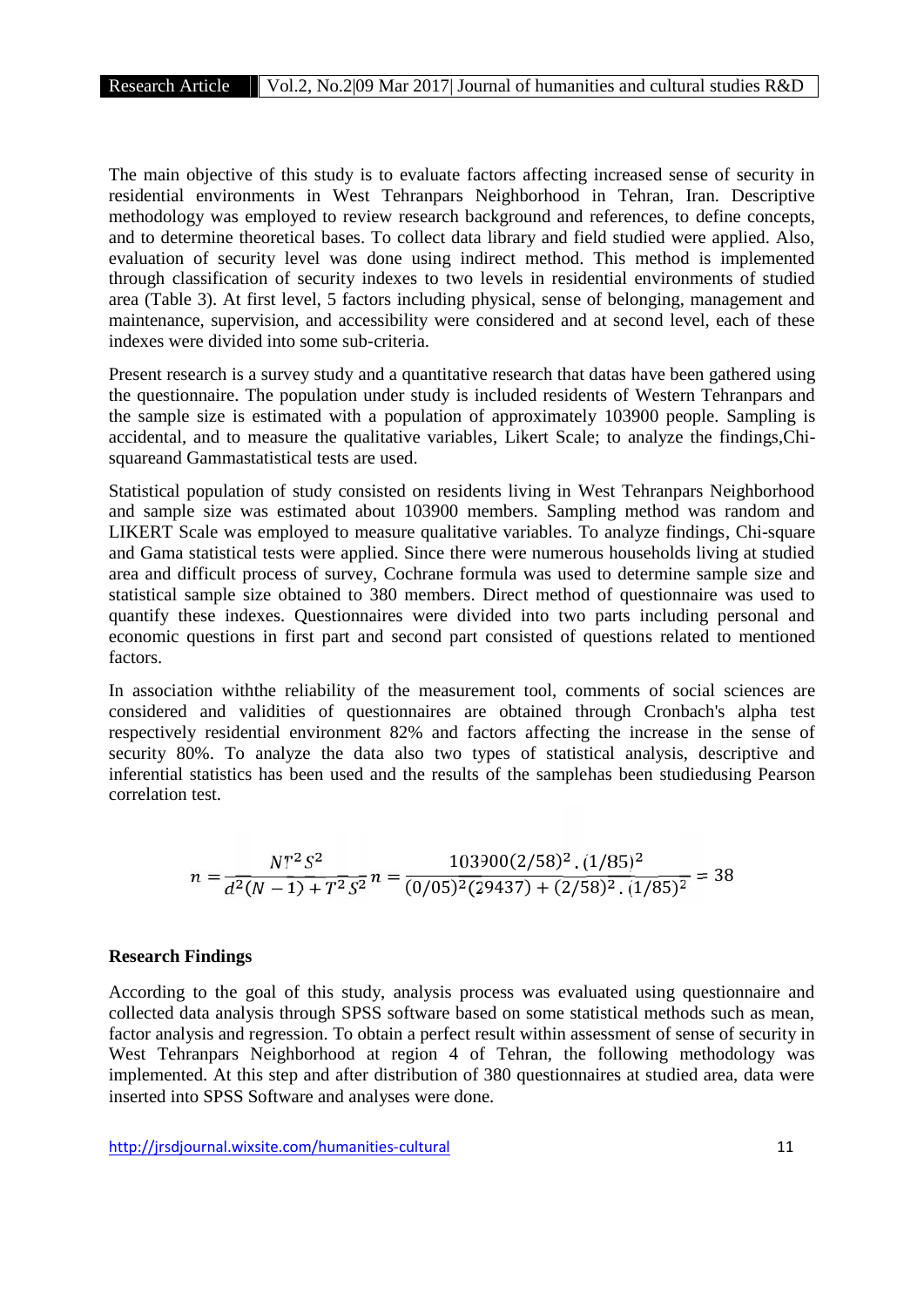According to the second hypothesis that shows different components effective on forming the residents' sense of security, it can be stated that management and maintenance component with avarage of 2.86 has the highest level of impressment on area security, yet observation index with minimum average about 2.35 has the lowest level of effectiveness. In association with the other components, physical components,due to existence of subcriterions like perfect lighting spaces and existence of abandoned fields, each with 3.3, and suitable mixing applications with 2.1, have the highest and lowest scores in area security.

It can be stated about the factors affecting security in residential environments that the management and maintenance factor with mean of 2.86 has the highest effectiveness in security of the area and supervision factor with minimum mean of 2.35 has the lowest effectiveness. In terms of other factors, physical factor consists of sub-criteria including suitable lightening of spaces and abandoned lands with 3.3 mean and suitable mix of application with 2.1 mean has the highest and lowest rank in security of area, respectively.

| <b>First level</b>    | <b>Second level</b>                             | <b>Mean</b> | <b>Standard</b><br>deviation |
|-----------------------|-------------------------------------------------|-------------|------------------------------|
| Physical              | un-necessary and hidden spaces (non-defendable) | 2.6         | 2.45                         |
| 2.42                  | presence of hidden corners                      | 2.2         | 2.33                         |
|                       | context compactness                             | 2.3         | 3.12                         |
|                       | abandoned and dilapidated lands in neighborhood | 3.3         | 2.35                         |
| Sense of<br>belonging | willingness to live in neighborhood             | 2.5         | 3.15                         |
| 2.5                   |                                                 |             |                              |
| Supervision           | suitable supervision over spaces                | 3.2         | 2.34                         |
| 2.35                  | Appropriate lightening of spaces                | 3.3         | 2.37                         |
|                       | suitable nix of applications                    | 2.1         | 2.65                         |
|                       | presence of night usages                        | 2.4         | 2.89                         |
|                       | presence of doors toward street                 | 2.75        | 3.53                         |
| Access                | ease of access and displacement for persons     | 3.1         | 2.21                         |
| 2.78                  | combination of various paths                    | 2.3         | 2.16                         |
|                       | blind and short alleys                          | 2.51        | 3.89                         |
|                       | standard doors and windows                      | 3.11        | 3.91                         |

**Table 4. Mane of effective factors in security of Tehranpars Neighborhood**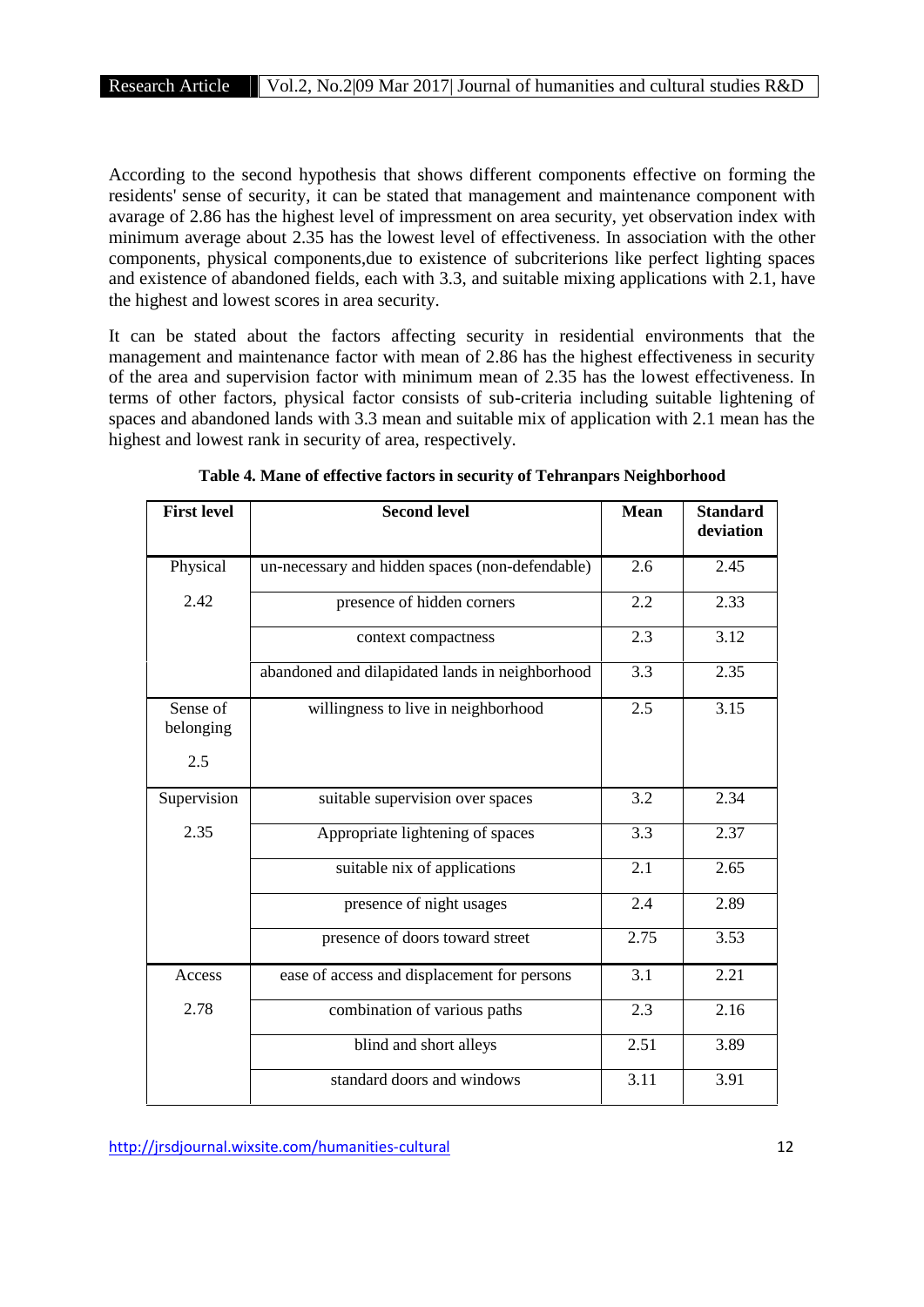|                   | dynamism and liveliness of walking routes                    | 2.9 | 2.58 |
|-------------------|--------------------------------------------------------------|-----|------|
| Management<br>and | ability of spaces to attract population                      | 2.9 | 2.89 |
| maintenance       | optimal locating of usages                                   | 3.2 | 2.55 |
| 2.86              | continuous supervision over spaces                           | 2.8 | 2.75 |
|                   | investment incentives in area                                | 3.1 | 3.53 |
|                   | Proper placement of urban furniture and general<br>equipment | 2.5 | 2.74 |
|                   | design of potential centers for associations                 | 2.7 | 3    |

Customer Satisfaction Measurement (CSM) Index was employed to measure level of satisfaction with residential environments. To calculate this index, the following equation was applied to obtain satisfaction level of residents with security in each of variables (Jeanne, 2003):

$$
CSM: \frac{\sum_{i=1}^{n} \alpha_i \cdot \beta_i}{\sum_{i=1}^{n} \alpha_i \cdot (max \beta_i)} * 100
$$

Where, CSM indicates satisfaction percent of residents with security status in Tehranpars considering existing factors in theoretical bases. Obviously, the index of 100 indicates perfect satisfaction and if the index is lower than 100, this indicates wider gap between expectations and created satisfaction (Shaterian et al. 2011).

According to the first hypothesis, that has mentioned the high sense of security of inhabitants of residential areas in Tehranpars,in surveys done separatelyhas been indicated the satisfaction of the safety of residentsaccording to the mentioned components includingphysical and structural (51.1 percent), sense of belonging (49/4 percent), monitoring (57/2 percent),access (65/9 percent), management and maintenance (41/1 percent), thataccording to Table 5,conforms low levels of resident satisfaction in housing sector and high levels of satisfaction in field of transportation and access. Due to the assessment of satisfaction of residents from security of studied area in the second phase of the study, the impact of satisfaction or dissatisfaction of security has been studied, in total including the 47/06 indicates the point that residents are not satisfied with the security of their residential area.

According to assessment of satisfaction level of residents with security in neighborhoods and mentioned factors, the obtained results are as follows: physical factors (51.1%), sense of belonging (49.4%), supervision (57.2%), access (65.9%), management and maintenance (41.1%). According to table 5, low satisfaction of residents in dwelling part and high satisfaction in scope of transportation and accessibility are accepted. According to evaluation of residents' satisfaction with security of studied area at second step of research, effect of satisfaction or dissatisfaction of security is studied herein.

## **Table 5. Expectation level and function of satisfaction with security in different parts (%)**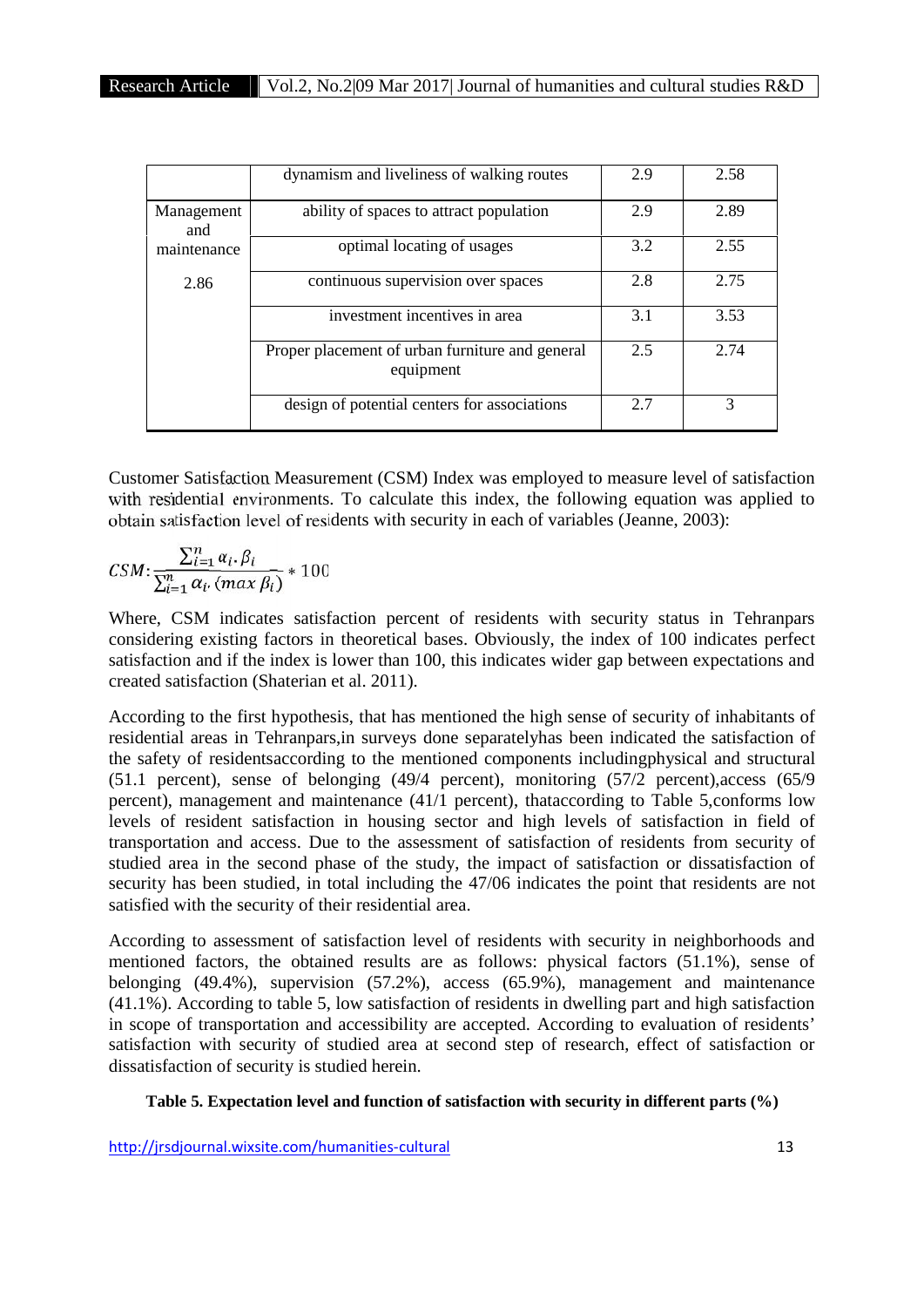| description                  | satisfaction level |             |                     |  |
|------------------------------|--------------------|-------------|---------------------|--|
|                              | function           | expectation | function difference |  |
| physical                     | 51.1               | 100         | 48.9                |  |
| sense of belonging           | 49.4               | 100         | 50.6                |  |
| supervision                  | 57.2               | 100         | 42.8                |  |
| access                       | 65.9               | 100         | 34.1                |  |
| mnagement and<br>maintenance | 41.1               | 100         | 58.9                |  |
| Overall                      |                    |             | 47.06               |  |

## **Conclusion and Recommendation**

The issue of urban security is an issue considered by experts in scopes of urban sciences, politicians, and managers, but there is not a clear definition of it. According to various definitions related to security, urban security is definable through its antonyms and threats so that this concept encompasses an extensive range related to city. In this research, urban security was examined in terms of threats caused by crime prevention. Since urban security has been less considered from urban planning perspective while it has a prominent position in urban planning as one of issue related to city, it is possible to control some urban threats in majority of cases using an accurate planning and suitable policies in scope of urban land usage.

The research is done to evaluate insecurity residential areas of the neighborhood with the aim of studying effective components on increasing the sense of security within Tehranpars district in Region 4 Tehran that at first5 criteria and 21 sub-criteria were identified in this study as the most important factors affecting increased security of West Tehranpars and then these criteria were processed using Statistical methods and swot table. The results were related to suitable lightening of spaces and proper design of buildings. Since lightening situation of the studied are is somewhat inappropriate in some parts of area.

This confirms the theory of Jason who believes that the first ideas are crime prevention and care of people, and totake under consideration and observation. This feature will be done to increase the visibility and control of assets and buildings. In this environmental design of fighting against crime in such supervision, residents monitor thepublic and semi-public spaces where they live normaly and accidentaly and they identify strangers in place.Paying attention to lighting and ambient lightingis also desirable policies inthis way.

On the other hand, presence of non-defendable spaces full of crime in some parts of the area might affect the security concept. To promote urban security in this research, it is necessary to use public participation potential and increase sense of identity and belonging among residents in neighborhood, because areas with high sense of belonging among their residents have low crime rate.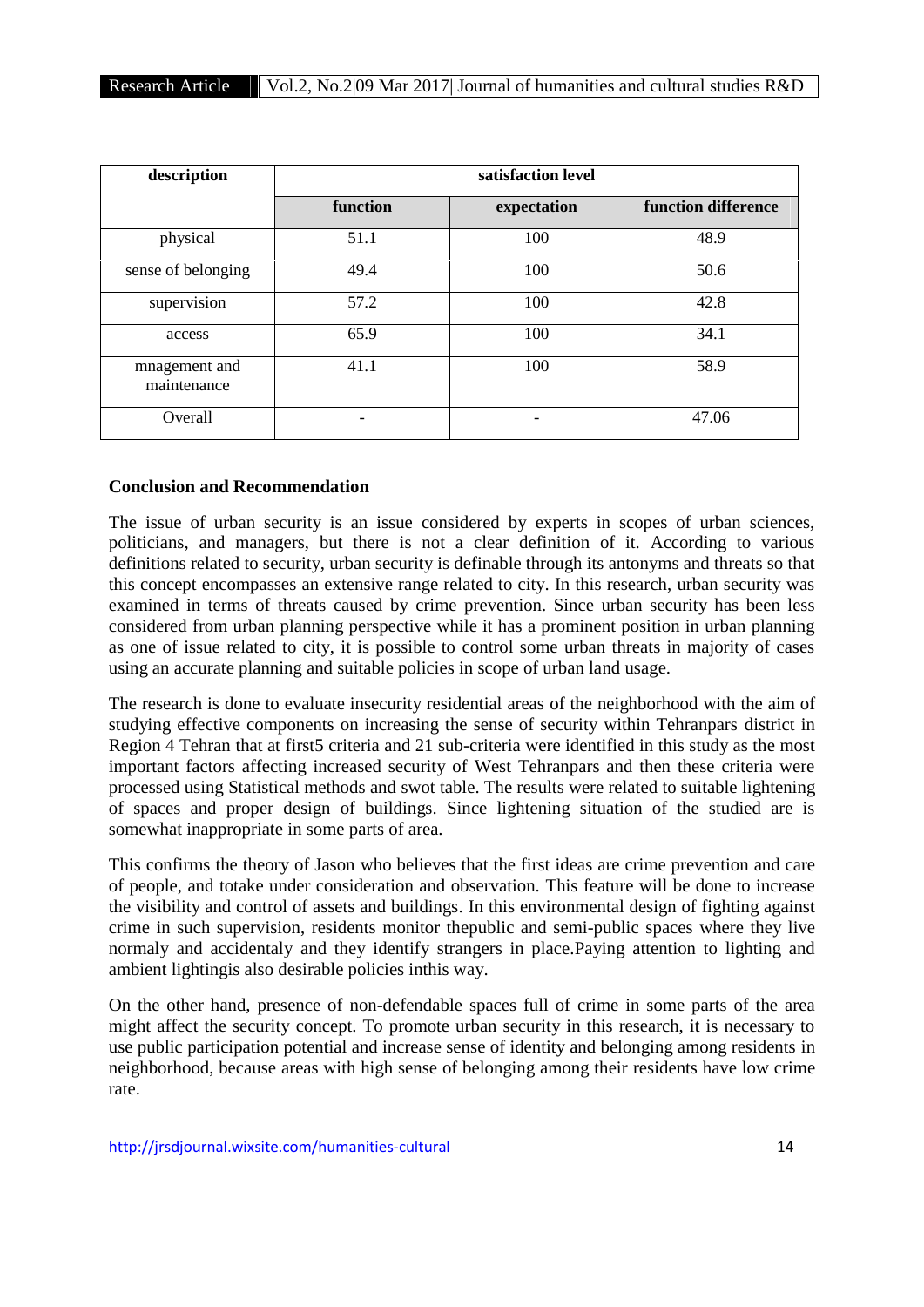This confirms the theory of Petersen who believes that providing facilities to create some social activities in city regions is suitable to increase the human oversight on areas, in addition to employment and welfare facilities. Many urban crimes are taking to place in areas that public oversight is low and man has no physical presence. In this way, to be accomplished a kind of empowerment in social activities is the goal, In fact in city areas and specialy areas that rise in crime is very likely, to increase social activities and attendance is mentioned.

Also, the third priority in this regard is promotion of urban spaces in order to increase quality of public services that leads to increase in residents' involvement and security in accordance with conducted researches in this field. The other solutions include removal of non-defendable spaces, changing usage of some distributive and empty spaces such as abandoned lands, and organizing spaces under bridges and changing them to green spaces and recreational centers. According to Newman theory (Newman, 1996), vulnerable or non-defendable spaces are highly threating urban spaces. The following measurements can be conducted in studied area in order to employ mentioned priorities and increase security.

- A) Recommendations that can positively effect on promotion of urban security thorough approval and implementation of rules and regulations:
	- Secure activities around insecure places
	- Combination and establishment of long-term usages around usages with limited activities through day and night
	- Removal of usages with trans-regional functions maladaptive with residential environment through rules and regulations
	- Regional parking
	- Widening routes and local accesses
	- Establishment of usages with day and night function in street
	- Decreasing hidden and dark corners in street thorough constant supervising over constructions and physical changes over the time
	- Prevention from monopoly spaces with specific groups
	- Changing insecure usages besides residential environments
- B) Recommendations that can be implemented by citizens through incentive policies to promote urban security:
	- Expansion of usages to meet daily needs of residents
	- Making incentive policies to form mixed usages
	- Encouraging residents to create blind alleys
	- Encouraging residents to provide optimal lightening in streets at nights
	- Increasing usability of parks and green spaces increasing formal and informal supervision
	- Establishing and forming dwelling units in some parts of street at high floors of commercial units
	- Expansion of required field for presence of residents in outer space of house at neighborhood to reduce attractiveness for nonresidents
- C) Recommendations that can be conducted by institutions and organizations responsible for urban management:
	- It is recommended to: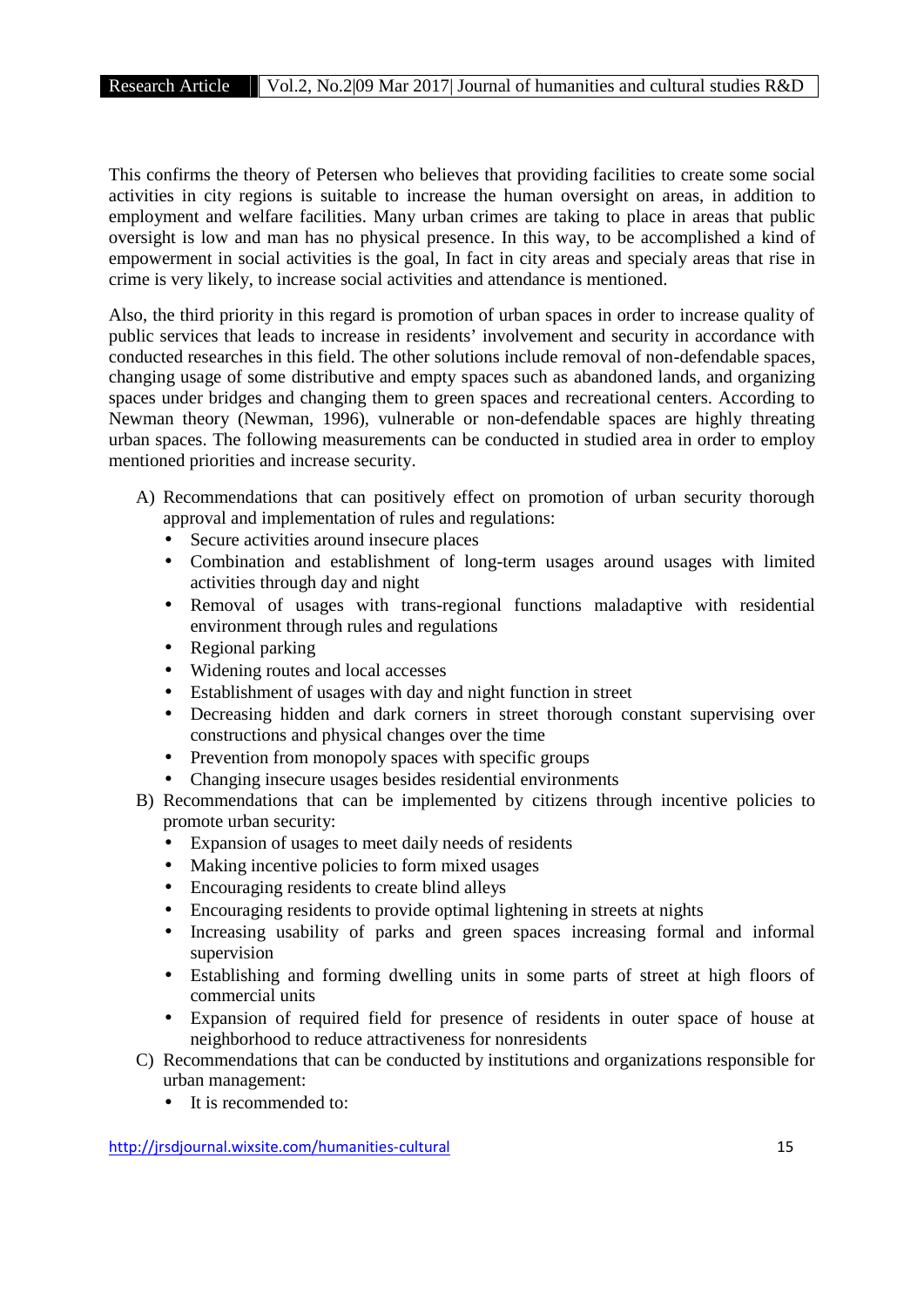- Create public and cultural spaces for social interactions of residents in neighborhood
- Create places for leisure time of young people
- Build sports spaces in neighborhood
- Create different usages for streets at day and night
- Create centers for constant monitoring over streets
- Prove required contexts for simultaneous use of social groups of space
- Determine the border of space with signs and symbols
- Embed warning boards and signs in public spaces for illegal users
- Select suitable vegetation coverage for green spaces in neighborhood and parks
- To increase required facilities for constant presence and activity of children, women, and elderlies
- It is recommended to provide:
	- Proper lightening in intersections, streets, sidewalks, squares and parks
	- Appropriate dispersion of clear and active places in street
	- Appropriate separation of private and public scenes
	- Removal of blind and empty places in parks and other spaces

## **References:**

- Ahmadi, Ali Asghar, (2007); Security and sense of security, Social Security Studies, Journal, No. 4&5, Ashnayi press, 56.
- Eftekhari, Asghar, (2004), Social Security structure, case study:Islamic Republic of Iran; Proceedings of the Conferences of Social Security, first volume, Social deputy police, Tehran; Golpooneh press.
- Barry, Buzan, (2000); People, States and Fear, Institute for Strategic Studies, Strategic Studies press.
- Karimi, Ali Akbar, (2013), survey of Political attitudes of the marginalized families, case study: Nasim Shahr, Master thesis in political science, Azad Islamic University, Science and Research Branch, Neyshabour.
- Mundell, Robert, (2001), variable face of National Security, Institute of Non-profit Strategic Studies.
- Kazemi, Mousa, (2009), Evaluation of sustainable development in urban development, case study: Qom city, Ph.d thesis, Tarbiat Modarres University, Faculty of Humanities.
- Mahmoudi Nezhad, Hadi, (2011), Book review of environmental characteristics of urban spaces safe, Tehran.
- Moeen, (2006), Moein dictionary, first volume, Tehran: AmirKabir press, fourth publication.
- Salrhi, Ismail, (2005), Urban sprawl factors affecting on the emergence of anomie in urban neighborhoods, Abstracts of conference of Community development of Sustainable development prospects in Tehran, Tehran.
- http://jrsdjournal.wixsite.com/humanities-cultural 16 Abbasi Varki, Elham, (2010), Identify and spatial analysis of Centers of crime in Qazvin city using geographical information system GIS, case study: Victims of trafficking and